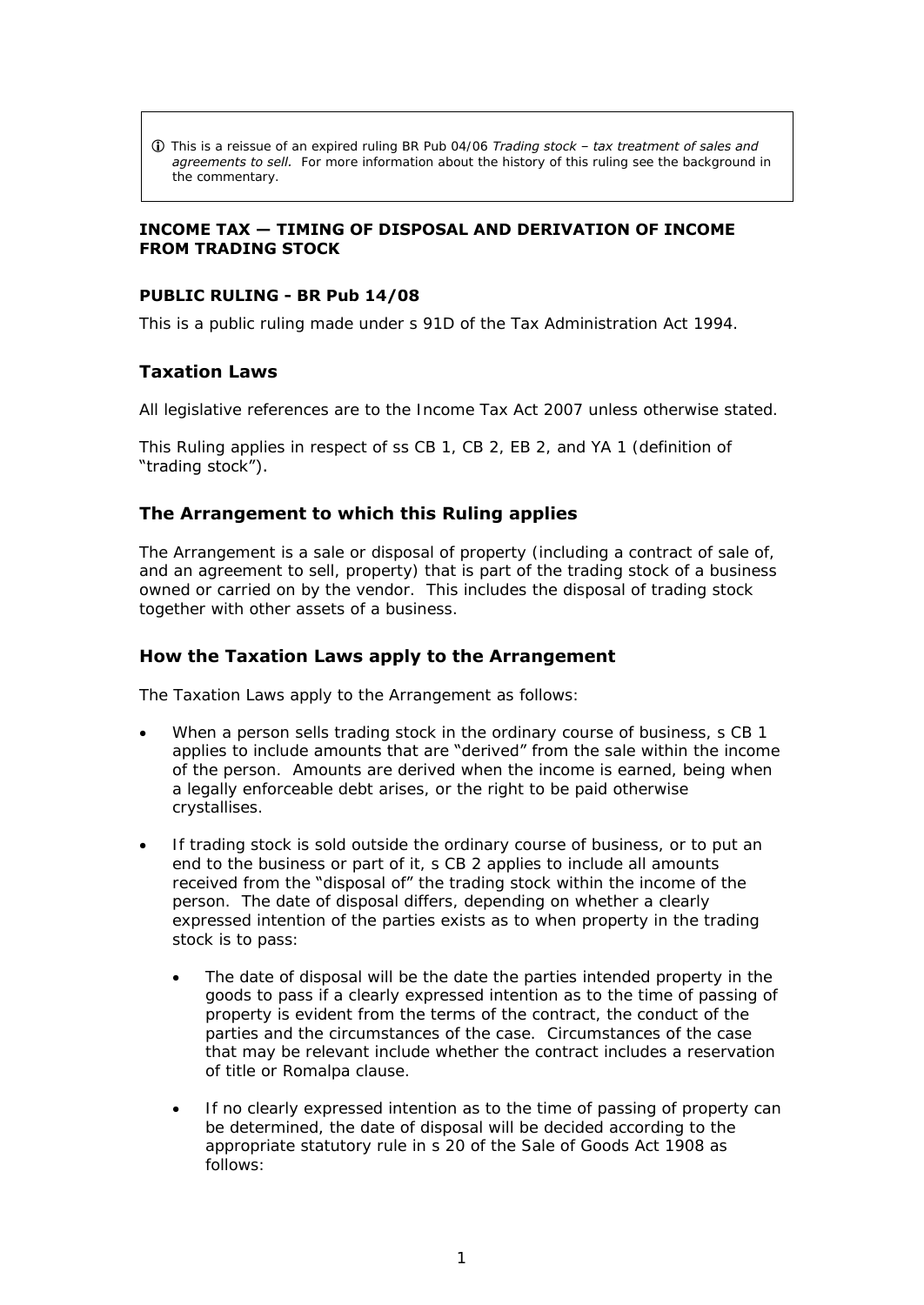- o If there is an unconditional contract for goods that are specific and in a deliverable state—the date the contract becomes unconditional.
- o If the vendor must do something to make such goods deliverable the date such action is completed, and the buyer is notified.
- o If the vendor must weigh, measure, or test such goods to ascertain the selling price—the date such action is completed and the buyer is notified.
- $\circ$  If goods are delivered to a buyer on "sale or return" or similar terms—the time at which the buyer signifies their approval or retains the goods without notifying rejection within an agreed or reasonable timeframe.
- o If unascertained or future goods are sold by description—when the goods are in a deliverable state and unconditionally appropriated to the contract by either party with the assent of the other.
- Where s CB 2 applies to a disposal of trading stock, s CB 2(3) provides that the purchaser is treated as acquiring the trading stock for the amount that is treated as income of the vendor.

# **The period for which this Ruling applies**

This Ruling will apply for an indefinite period beginning on the first day of the 2014/15 income year.

This Ruling is signed by me on 30 September 2014.

**Susan Price**  Director, Public Rulings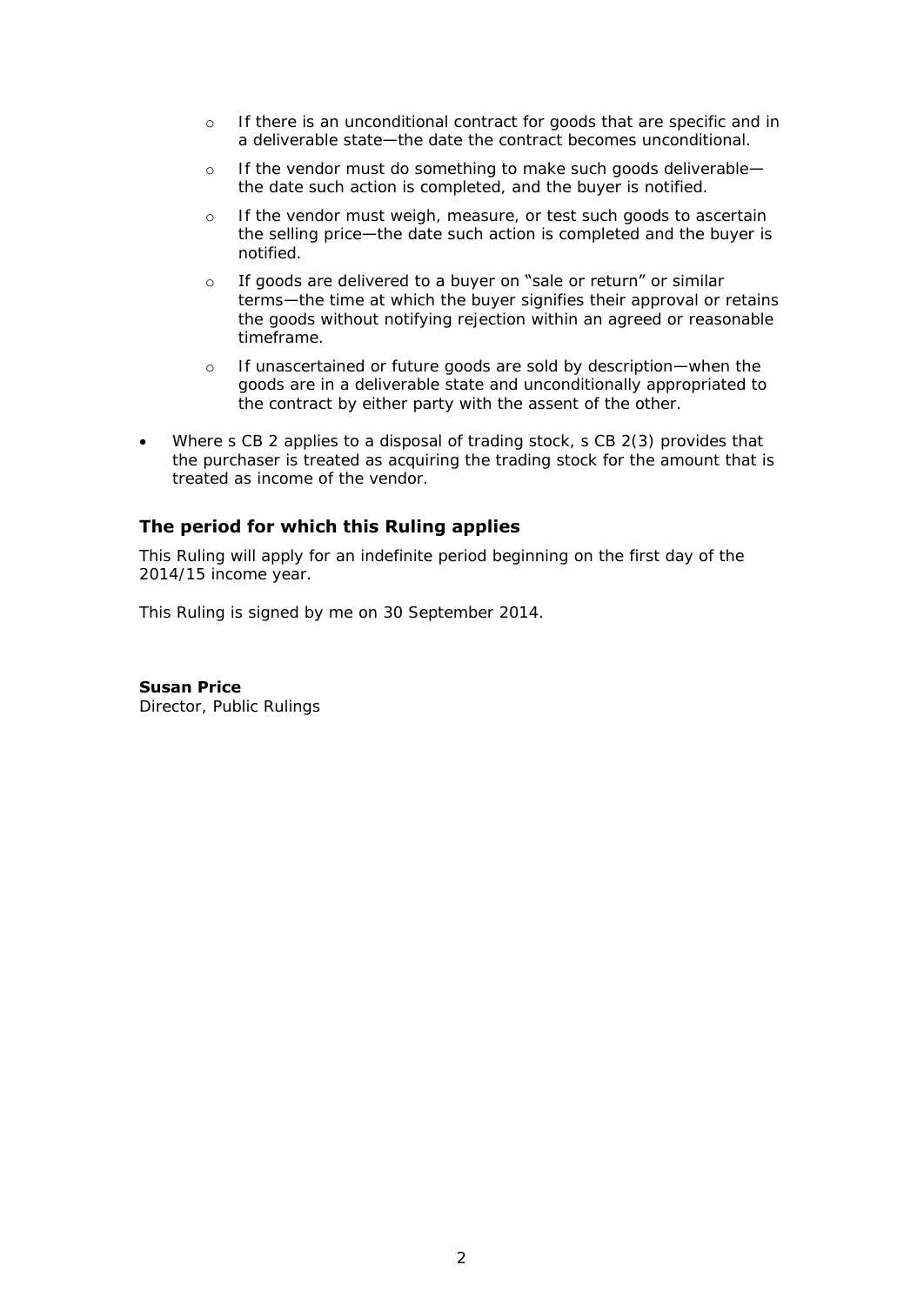# **COMMENTARY ON PUBLIC RULING BR PUB 14/08**

This commentary is not a legally binding statement. The commentary is intended to help readers understand and apply the conclusions reached in Public Ruling BR Pub 14/08 (the ruling).

Legislative references are to the Income Tax Act 2007 unless otherwise stated.

### **Contents**

| Section CB 1 - when receipts from the sale of trading stock are "derived"  5 |
|------------------------------------------------------------------------------|
|                                                                              |
|                                                                              |
|                                                                              |
|                                                                              |
|                                                                              |

# <span id="page-2-0"></span>**Summary**

- 1. This commentary considers the key issues:
	- Whether s CB 1 or s CB 2 applies when trading stock is sold.
	- When receipts from the sale of trading stock are "derived".
	- When trading stock is "disposed of".
- 2. Whether s CB 1 or s CB 2 applies depends on whether the trading stock has been sold in the ordinary course of business. Sections CB 1 and CB 2 operate in tandem to ensure all disposals of trading stock give rise to income for tax purposes. However, the timing of when the income arises differs depending on which section applies. Where the trading stock has been disposed of in the ordinary course of business, s CB 1 will apply. This means income arises when it has been derived. Section CB 2 will apply where the trading stock is disposed of outside the ordinary course of business or to put an end to the business or part of it. If s CB 2 applies, income arises at the time the trading stock is disposed of.
- 3. Income from the sale of trading stock in the ordinary course of business is derived when the income is earned, being when a legally enforceable debt arises or the right to be paid otherwise crystallises.
- 4. Where s CB 2 applies, trading stock is disposed of when property in the trading stock passes. When property passes depends on whether the parties have clearly expressed their intention as to when property is to pass between them. If they have, property passes and trading stock is disposed of at the date the parties intended. Otherwise, trading stock is disposed of on the date determined according to the appropriate statutory rules in ss 20 or 21 of the Sale of Goods Act 1908 (SGA).
- 5. The ruling and commentary do not consider the effects of the financial arrangements rules in Part EW of the Act.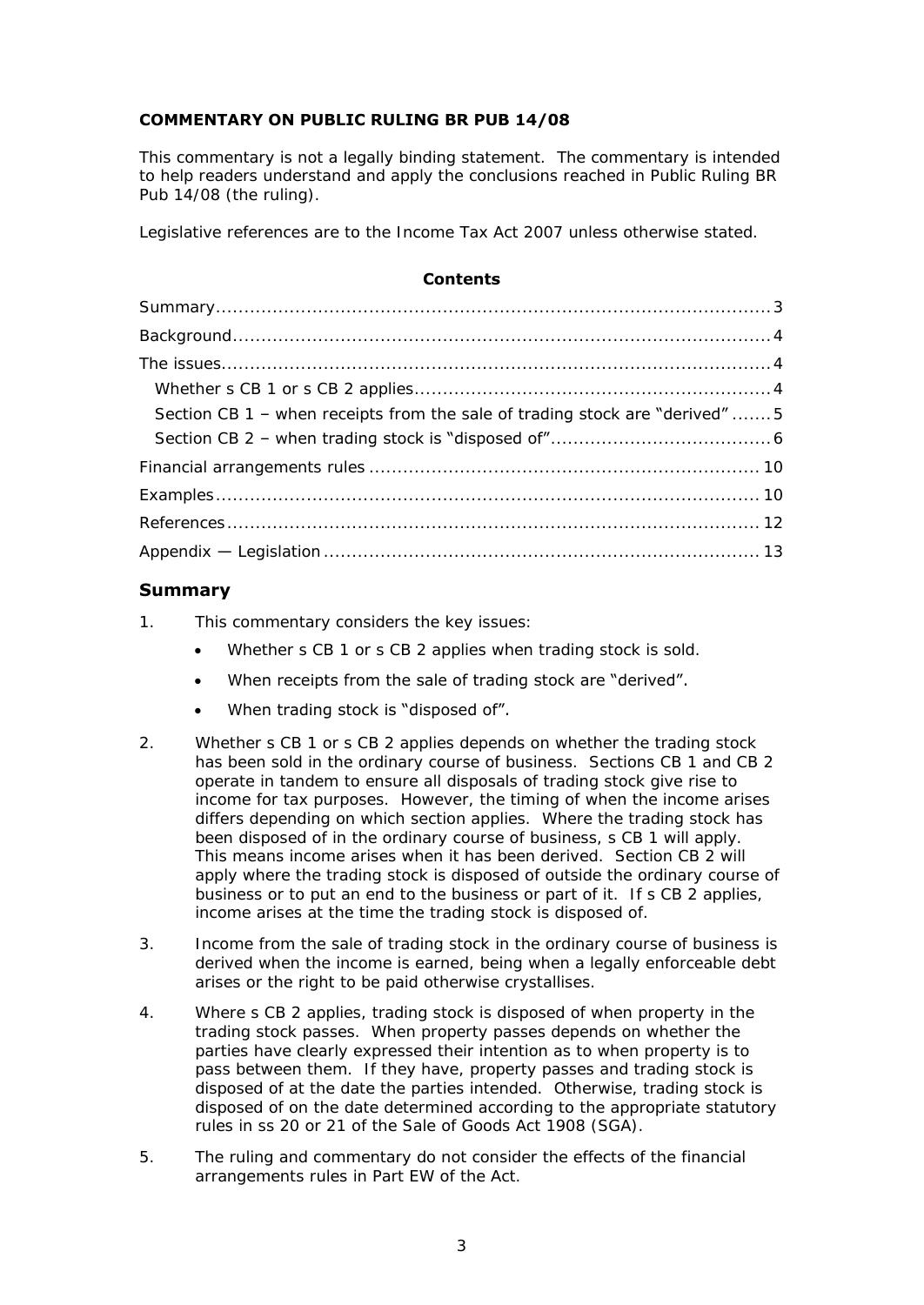# <span id="page-3-0"></span>**Background**

- 6. This ruling is a reissue of BR Pub 04/06 that applied until the end of the 2008 income year and was published in *Tax Information Bulletin* Vol 16, No 5 (June 2004): 17. BR Pub 04/06 was a reissue of an earlier ruling BR Pub 98/8 *Trading stock – tax treatment of disposals* published in *Tax Information Bulletin* Vol 11, No 1 (January 1999): 3.
- 7. The previous ruling, BR Pub 04/06, set out when ss CD 3 and FB 3 of the Income Tax Act 1994 applied because these sections appeared to overlap in their application. This ambiguity was clarified in the Income Tax Act 2007.
- 8. The previous ruling also included analysis of when an amount from the sale or disposal of trading stock was "derived" under s CD 3 and when trading stock was "sold or disposed of" under s FB 3. The previous ruling included this analysis because there had been some confusion about when income arises where a business disposes of trading stock.
- 9. Sections CB 1 and CB 2 are the provisions in the Income Tax Act 2007 that correspond to the former ss CD 3 and FB 3 of the Income Tax Act 1994. The 2007 Act did not alter the timing of when income is derived from trading stock. There has been a minor change in s CB 2, which now refers to trading stock "disposed of" rather than "sold or disposed of". The Commissioner considers that this change does not alter the timing of when trading stock is disposed of.

# <span id="page-3-1"></span>**The issues**

- 10. The key issues are:
	- Whether s CB 1 or s CB 2 applies.
	- When receipts from the sale of trading stock are "derived".
	- When trading stock is "disposed of".

## <span id="page-3-2"></span>**Whether s CB 1 or s CB 2 applies**

- 11. As stated, the Income Tax Act 2007 has clarified whether s CB 1 or s CB 2 applies where there has been a disposal of trading stock. Section CB 1 includes within a person's income an amount they derive from a business. If sales of trading stock occur in the ordinary course of business, s CB 1 will apply to include such amounts within income.
- 12. However, s CB 2(5) provides that s CB 2 overrides s CB 1. So, s CB 2 will apply instead of s CB 1 to sales of trading stock outside the ordinary course of business or sales that put an end to the business or part of it. Generally, s CB 2 applies to larger transactions involving other assets and/or multiple items of trading stock where the sale is more akin to the sale or disposal of a group of business assets.
- 13. It is important to establish which section applies to determine the timing of income from sales of trading stock. This is because s CB 1 includes in income receipts from the sale of trading stock when they are "derived". In contrast, s CB 2 includes in income such receipts when the trading stock is "disposed of". These two points in time can be different. In practice, the difference is most likely to matter when a transaction straddles a balance date.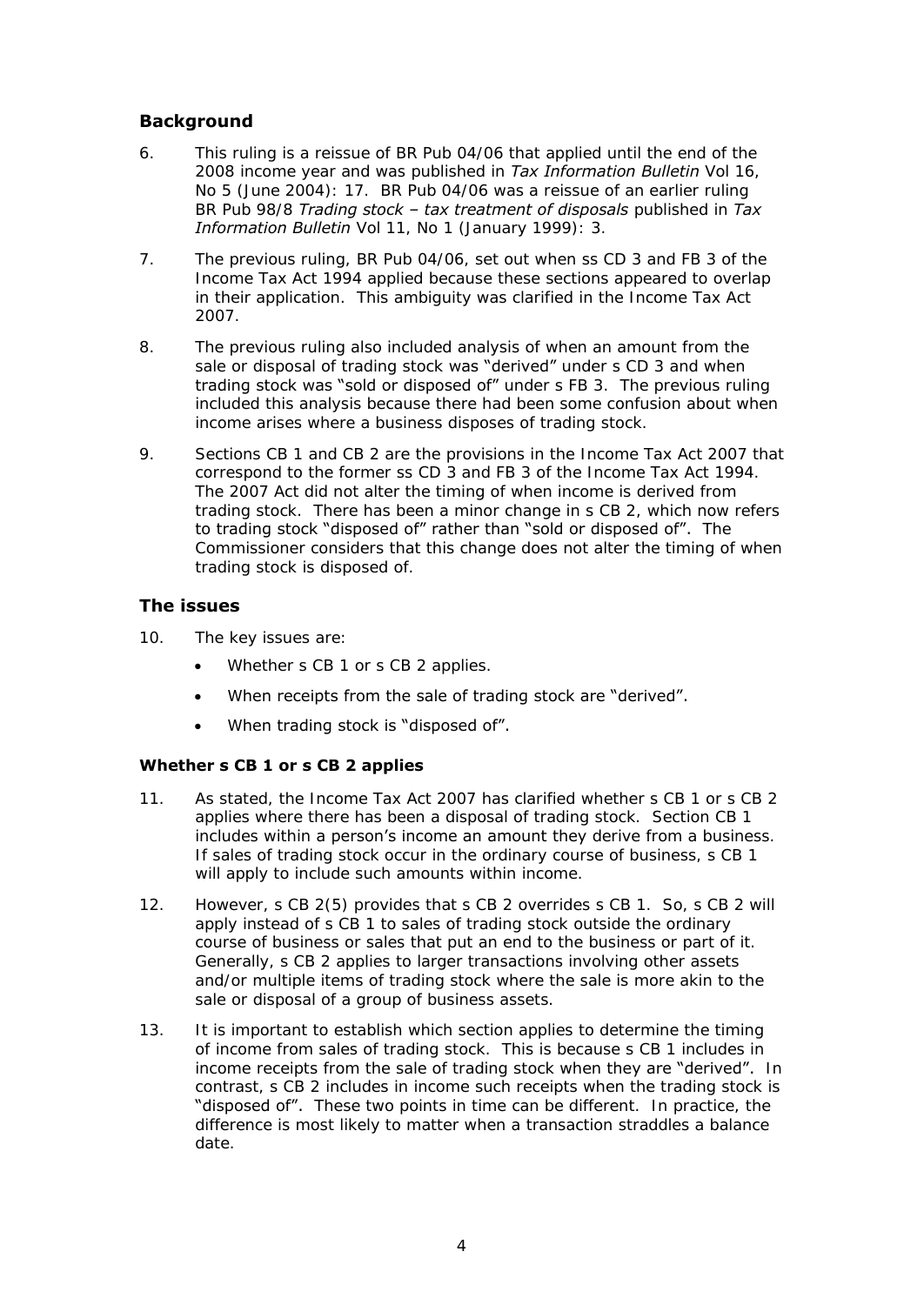### <span id="page-4-0"></span>**Section CB 1 - when receipts from the sale of trading stock are "derived"**

- 14. Amounts received from the sale of trading stock sold in the ordinary course of business will give rise to business income that becomes the income of the person under s CB 1 when the business income is "derived".
- 15. It is settled law that the word "derived" means more than merely received. It connotes the source or origin rather than the fund or place from which the income was taken, and means flowing, springing, or emanating from, or accruing: *CIR v NV Philips Gloeilampenfabrieken* [1955] NZLR 868 (CA).
- 16. It is also settled law that the timing of derivation and the method of accounting for income "should be that which is calculated to give a substantially correct reflex of the taxpayer's true income": *Commissioner of Taxes (SA) v The Executor Trustee and Agency Co of South Australia Ltd* (1938) 63 CLR 108 (HCA) (*Carden's Case*); *Philips; CIR v Farmers' Trading Co Ltd* [1982] 1 NZLR 449, (1982) 5 NZTC 61,200 (CA).
- 17. For most business taxpayers, the most appropriate method of accounting to give a substantially correct reflex of their business income will be the accrual method of accounting. This means income could be derived even if payment has not yet been received or an invoice rendered.
- 18. The general principle is that income is derived when it is earned and has "come home" to the taxpayer. This will be the point at which a legally enforceable debt arises or the right to be paid otherwise crystallises. In looking at whether a debt has been created, case law tends to show that this is in effect a two-stage enquiry. The first stage is to establish whether the parties have agreed, or a statute has imposed, when a debt is created. When this is clear, the income in question is derived for income tax purposes at that time. If there is no such agreement between the parties or statutory imposition, the general law must be considered to determine when a debt is created and when the income is derived.
- 19. The leading New Zealand case on the relevance of accounting principles and derivation is *Farmers' Trading*. This case dealt with when business profits were derived from trading stock sold where the customer paid the purchase price over a period of five months by way of monthly instalments. The issue was whether the income was derived at the time the stock was sold or whether a "profit emerging" approach could be used to spread the income over a period. It was held that the sales were fundamentally different to hire purchase sales. This was because the title and the property passed with the possession of the goods and the vendor could only sue for unpaid instalments. It was also held that the business profits were derived when the stock was sold and a debt in favour of the vendor was created.
- 20. Richardson J cited *Carden's Case* with approval. In particular, he restated that "the foundation of the accrual system is the view that the accounts should show at once the liabilities incurred and the revenue earned, independently of the date when payment is made or becomes due". His Honour stated at 61,208:

The real question in this case is when trading profits are derived. Where a sale is made in the course of trade during the year any profit on sale must be recognised. That involves having regard to the debt arising in favour of the vendor and bringing it into account if it is practicable to do so.

On sale of trading stock a debt arises in favour of the vendor. The stock leaves his account and prima facie the debt for which it was exchanged should be brought into

...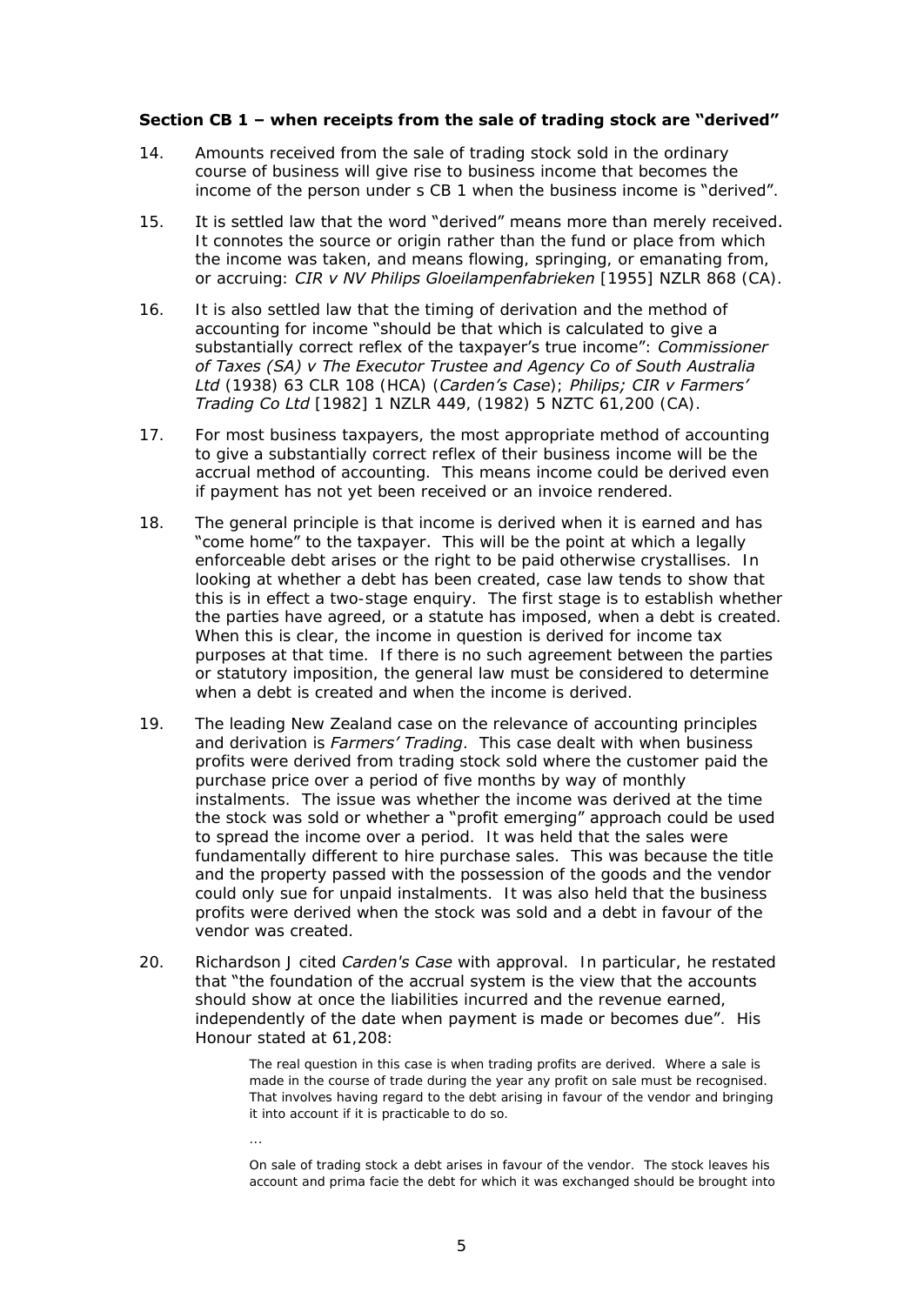account in its place. It is implicit in the legislation that trading debts cannot be ignored in the calculation of business profits and must be brought into account on a proper basis if that is feasible.

[T]here may be no realistic way to reflect the debts in the trader's account. But in principle debts arising from sale of trading stock during an income year must be recognised in arriving at the profits derived in that year.

- 21. See, also, the Australian High Court case of *J Rowe and Son Pty Ltd v FCT* 71 ATC 4157, which is consistent with the principles expressed in *Farmers' Trading* in its rejection of the "profit emerging" approach.
- 22. The general principle that income is derived when it is earned, and that this is when there is an entitlement to payment or a legally enforceable debt, was also applied in *Hawkes Bay Power Distribution Ltd v CIR* (1999) 19 NZTC 15,226 (CA). In that case, Richardson P delivered the judgment of the Court of Appeal, which essentially agreed with Goddard J's conclusion in the High Court, that the taxpayer's income was derived when electricity was supplied by the taxpayer and used by its customers. The Court of Appeal considered that the income earning process was complete on supply and sale of the electricity to the consumer.

### <span id="page-5-0"></span>**Section CB 2 - when trading stock is "disposed of"**

- 23. Section CB 2 applies where a business disposes of trading stock either outside of the ordinary course of business or to put an end to the business, or a part of it. Where trading stock is disposed of together with other assets of a business, s EB 24 requires the total amount received to be apportioned between the trading stock and the other assets in a way that reflects their respective market values.
- 24. The question of when stock is "disposed of" becomes important when s CB 2 applies. This is a different question to when income is "derived". Section CB 2(4) defines "disposal" as including "the passing of property by an exchange, gift, distribution under a will or on intestacy". A disposal under ss FC 3 to FC 8 (which relate to distributions after death) that is not at market value is not included. The definition is silent on the timing of a disposal, but some guidance is given by case law and the SGA.

## *Sale of Goods Act 1908*

...

- 25. Section CB 2(4)(a) states that disposal includes the passing of property by various means. The "passing of property" is a concept also used in the SGA. The SGA shows that a disposal or a sale of goods occurs when property in those goods passes to the purchaser.
- 26. Note that the SGA recognises a distinction between a "contract of sale of goods" and an "agreement to sell". There is a "contract of sale of goods" when a seller agrees to transfer property in the goods for a consideration called the "price". A sale occurs once the property in the goods is transferred from the seller to the buyer. In contrast, there is an "agreement to sell" when the transfer of property in the goods is to take place either at some future time or is subject to the fulfilment of some condition. A sale occurs either when the time elapses or the conditions are fulfilled.
- 27. The timing of when property in goods passes to a purchaser under the SGA depends on whether the goods are specific or unascertained. The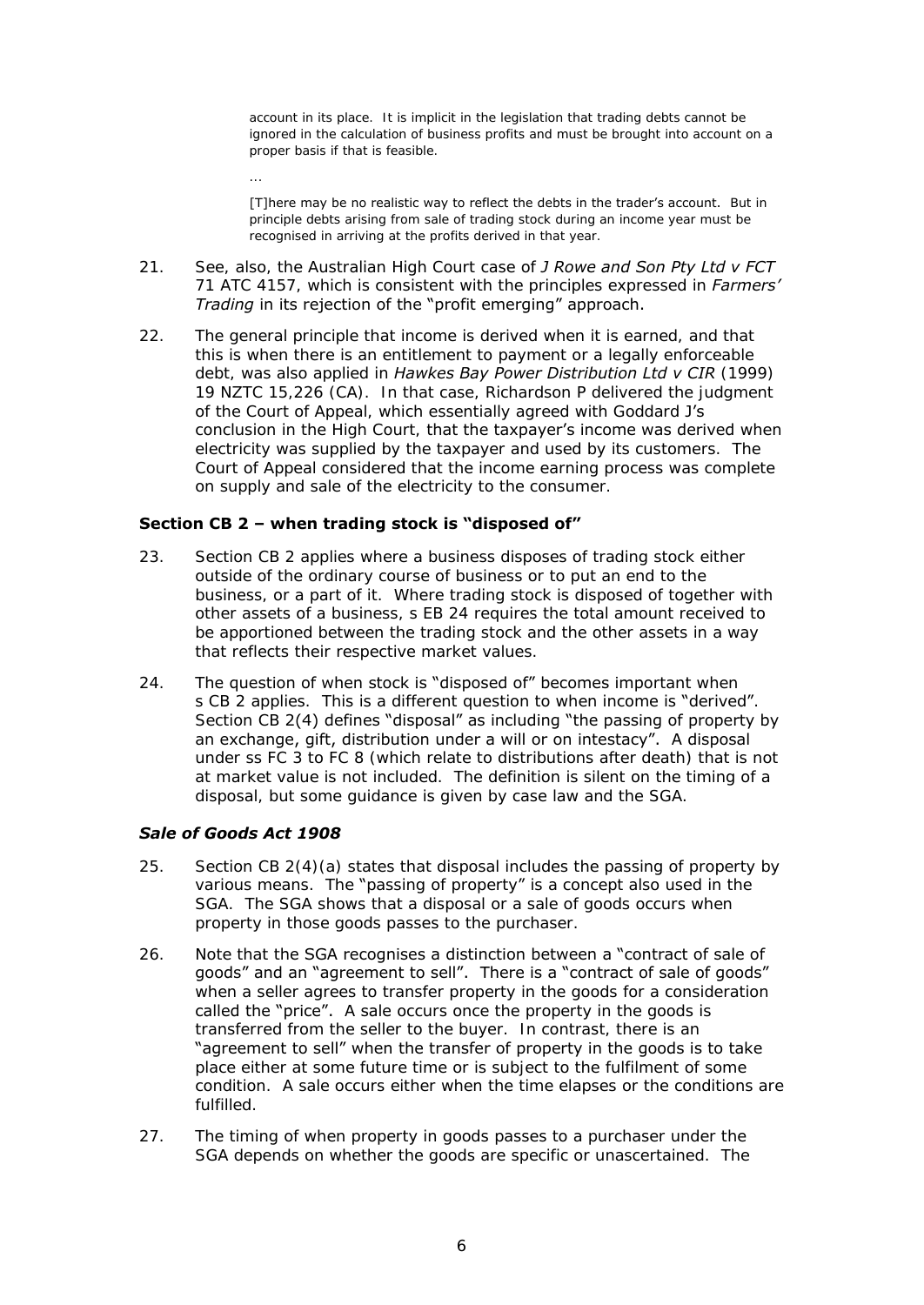term "unascertained goods" is not defined in the SGA, but *Commercial Law in New Zealand* (online looseleaf ed, LexisNexis) states at [11.2]:

... it is clear that unascertained goods are those which are not identified and agreed on at all. Unascertained goods become ascertained goods once they are identified and agreed on in accordance with the contract.

- 28. Under s 18 of the SGA, no property is transferred in unascertained goods unless and until the goods are ascertained. Goods may be unascertained because they are:
	- generic goods sold by description: *Re Gold Corp Exchange Ltd (In Rec)* [1994] 3 NZLR 385 (PC); or
	- not yet severed from part of a larger bulk: *Re Wait* [1927] 1 Ch 606.
- 29. Specific goods are defined in s  $2(1)$  of the SGA as "goods identified and agreed on at the time a contract of sale is made".

### *The timing when the parties agree*

- 30. Sections 19(1) and (2) of the SGA provide that where there is a contract for the sale of specific or ascertained goods, the property in the goods is transferred from the seller to the buyer at the time the parties to the contract intended property to be transferred. When finding out the intention of the parties, regard should be had to the terms of the contract, the conduct of the parties, and the circumstances of the case. Accordingly, any explicit intention of the parties as to when property in the goods passes will be recognised as the date the sale occurs.
- 31. Other factors, such as whether the agreement for sale includes a reservation or retention of title clause, commonly known as a Romalpa clause, may be relevant. These clauses are designed to ensure that property in the goods is kept with the vendor until payment is received. Section 21 of the SGA sets out the rules for when property passes in these cases:

### *21 Reservation of right of disposal*

- (1) Where there is a contract for the sale of specific goods, or where goods are subsequently appropriated to the contract, the seller may, by the terms of the contract or appropriation, reserve the right of disposal of the goods until certain conditions are fulfilled.
- (2) In such case, notwithstanding the delivery of the goods to the buyer, or to a carrier or other bailee for the purpose of transmission to the buyer, the property in the goods does not pass to the buyer until the conditions imposed by the seller are fulfilled.
- (3) Where goods are shipped, and by the bill of lading the goods are deliverable to the order of the seller or his agent, the seller is prima facie deemed to reserve the right of disposal.
- (4) Where the seller of goods draws on the buyer for the price, and transmits the bill of exchange and bill of lading to the buyer together to secure acceptance or payment of the bill of exchange, the buyer is bound to return the bill of lading if he does not honour the bill of exchange, and if he wrongfully retains the bill of lading the property in the goods does not pass to him.

### *The timing when the parties' agreement is not evident*

32. Where the parties either have not formed an intention as to when property passes, or have not clearly expressed their intention, s 20 of the SGA sets out five rules for determining when the property in the goods will be deemed to have passed. The first of these rules is considered the most common and relevant to trading stock. Section 20 states: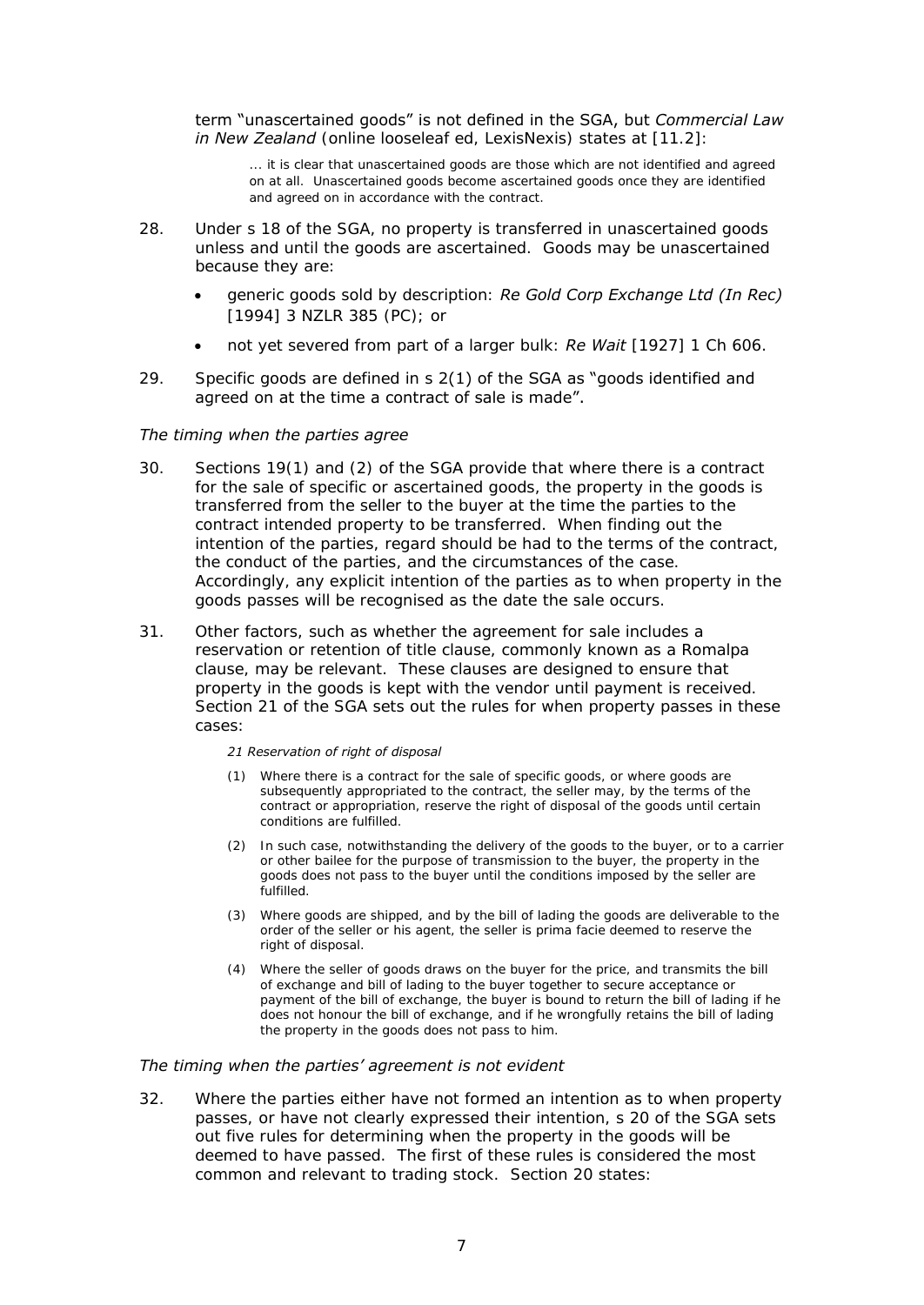#### *Rules for ascertaining intention*

Unless a different intention appears, the following are rules for ascertaining the intention of the parties as to the time at which the property in the goods is to pass to the buyer:

#### **Rule 1. Where there is an unconditional contract for the sale of specific goods, in a deliverable state, the property in the goods passes to the buyer when the contract is made, and it is immaterial whether the time of payment or the time of delivery, or both, is postponed.**

Rule 2. Where there is a contract for the sale of specific goods, and the seller is bound to do something to the goods for the purpose of putting them into a deliverable state, the property does not pass until such thing is done, and the buyer has notice thereof.

Rule 3. Where there is a contract for the sale of specific goods in a deliverable state, but the seller is bound to weigh, measure, test, or do some other act or thing with reference to the goods for the purpose of ascertaining the price, the property does not pass until such act or thing is done, and the buyer has notice thereof.

Rule 4. Where goods are delivered to the buyer on approval, or on sale or return or other similar terms, the property therein passes to the buyer—

- (a) when he signifies his approval or acceptance to the seller, or does any other act adopting the transaction:
- (b) if he does not signify his approval or acceptance to the seller, but retains the goods without giving notice of rejection then, if a time has been fixed for the return of the goods, on the expiration of such time, and if no time has been fixed, on the expiration of a reasonable time. What is a reasonable time is a question of fact.

Rule 5.(1) Where there is a contract for the sale of unascertained or future goods by description, and goods of that description and in a deliverable state are unconditionally appropriated to the contract, either by the seller with the assent of the buyer or by the buyer with the assent of the seller, the property in the goods thereupon passes to the buyer. Such assent may be expressed or implied, and may be given either before or after the appropriation is made.

(2) Where, in pursuance of the contract, the seller delivers the goods to the buyer, or to a carrier or other bailee (whether named by the buyer or not) for the purpose of transmission to the buyer, and does not reserve the right of disposal, he is deemed to have unconditionally appropriated the goods to the contract. [Emphasis added]

### *Date of disposal for s CB 2*

33. There is no New Zealand case law on the effect of the SGA on s CB 2 (or its predecessors). The Australian Commonwealth Taxation Board of Review referred to the Australian Sale of Goods Act when deciding in *Case 18* (1946) 12 CTBR 120 that property had been disposed of by way of sale when the contract became unconditional. The issue in *Case 18* was whether the taxpayer's property had been "disposed of by sale or otherwise howsoever..." for s 36(1) of the Australian Income Tax Assessment Act 1936 (now s 70-85 of the Income Tax Assessment Act 1997). The Chairman of the Board of Review noted, in relation to the sale of goods, at 126:

> The ownership of the goods will be transferred by the contract itself (in which case, the contract is the sale) if the parties express that intention but where the parties form no intention as to the time when the property is to pass, or fail to express their intention, the time when the property passes is determined by certain statutory presumptions. Of these presumptions the only one which deems the property in the goods to pass when the contract is made arises where there is an unconditional contract for the sale of specific goods in a deliverable state. In view of these principles (... and most which are embodied in the Sale of Goods Act) it appears to me to be quite clear that the property in the goods which were included in the assets which were the subject of the contract under consideration did not pass from the taxpayer to the purchasers until 25 August 1943, when the last of the three necessary consents was given.

34. There is a similarity between the Australian and New Zealand Sale of Goods Acts that reflects their common United Kingdom origins. Also, the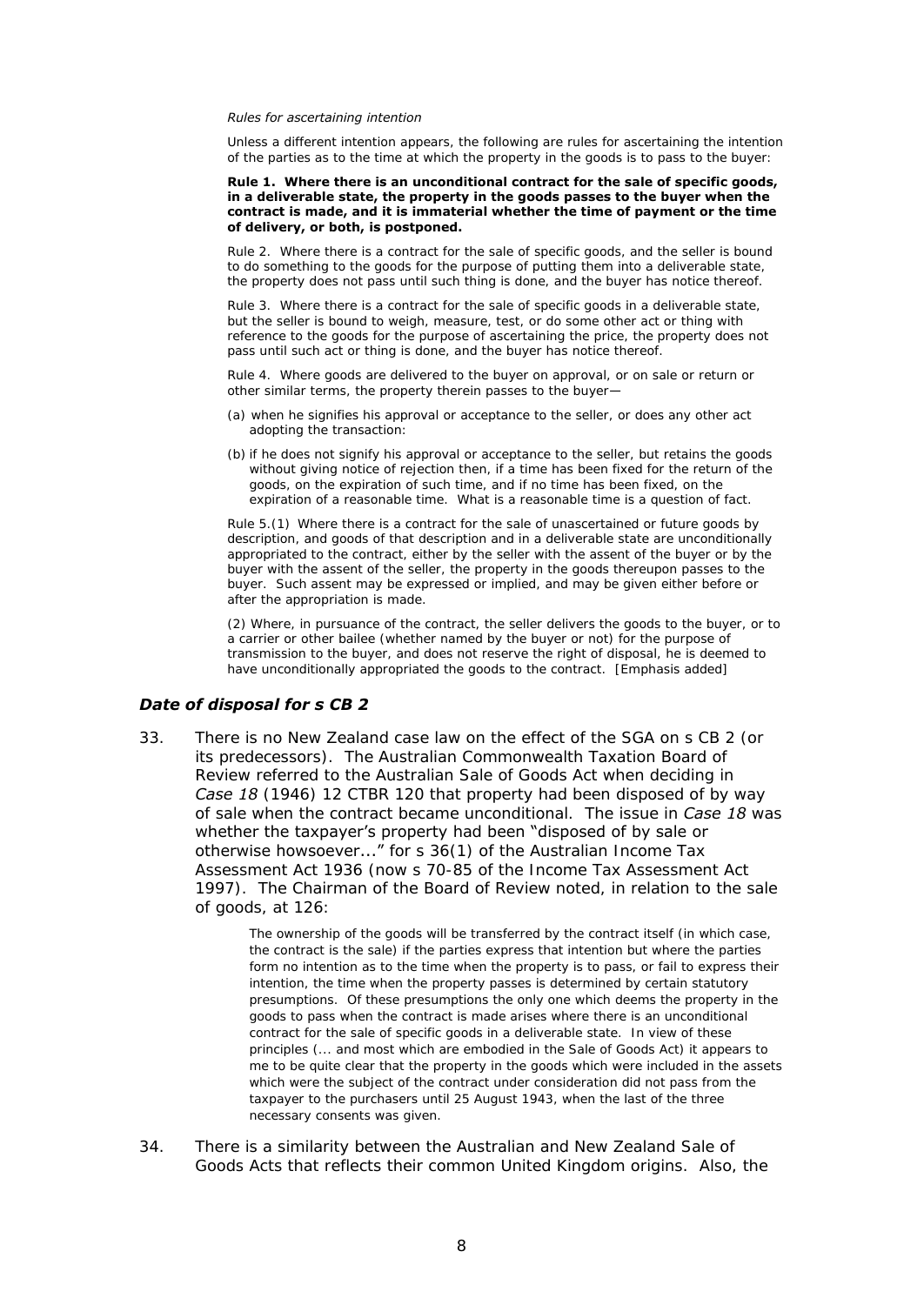trading stock provisions in the Australian Income Tax Assessment Act 1936 are similar in both their wording and treatment of trading stock to the equivalent New Zealand provisions. This means that, when dealing with the disposal of personal property, *Case 18* is authority for looking at non-tax legislation for guidance on when property is disposed of for tax purposes.

- 35. In *Hansen v CIR* [1972] NZLR 193, the Court of Appeal considered the precursor to s EB 24 (Apportionment on disposal of business assets that include trading stock). The issue was whether the Commissioner could determine the value of sheep sold as trading stock along with the other assets of the business, regardless of the parties having agreed a price for the sheep. Relevantly, the court gave effect to the intentions of the parties for when property in the stock passed. The purchaser was not allowed to shear the sheep before settlement. This suggested that the purchaser did not own the stock until settlement. The court concluded that settlement date was the appropriate date to value the sheep for the purposes of calculating their sale price. This was the date the parties intended property to pass to the purchaser and when the sheep were sold.
- 36. The general principle is that the date of sale (and, therefore, disposal) occurs when property in the goods passes. When an express intention of the parties as to when property passes can be found, that will be the date of sale. If no intention is expressed or can be found, the date of sale will be decided according to the statutory rules or presumptions contained in s 20 of the SGA (commonly the date an unconditional contract exists). Although not in the context of s CB 2, this general approach has also been upheld in tax cases that have referred to ss 19 and 20 of the SGA to decide when property has passed: *CIR v International Importing Ltd*  [1972] NZLR 1,095 (CA); *Verryt v CIR* (1990) 12 NZTC 7,107 (HC)*.*
- 37. Accordingly, for  $S \text{ CB } 2$ , trading stock is "disposed of" when property in the goods passes. This will occur when the parties intend property to pass, where an express intention can be found. If no intention can be found, the statutory presumptions contained in Rules 1 to 5 of s 20 of the SGA will decide when property passes, and therefore when a sale or disposition occurs. Section 21 of the SGA may also be relevant where the contract includes a Romalpa clause.
- 38. Where s CB 2 applies to a disposal of trading stock, s CB 2(3) provides that the purchaser is treated as acquiring the trading stock for the amount that is treated as income of the vendor.

### *When a contract is unconditional*

- 39. As Rule 1 of s 20 of the SGA relates to unconditional contracts, it is important to understand when a contract becomes unconditional.
- 40. An agreement becomes a binding contract when both parties to the contract have entered into binding obligations. A contract becomes unconditional when a binding contract is not subject to any conditions that may prevent the performance of the contract and the parties could sue for specific performance. A useful summary of the current state of New Zealand law on conditional contracts is in *Laws of New Zealand* Contract (online ed) at [154]:

New Zealand Courts have developed a body of law concerning conditional contracts in which the term "condition" refers to a contingent condition; this is a provision in an agreement that contemplates that the legal effect of, or the parties' obligations under, the agreement will be altered in some way on the occurrence or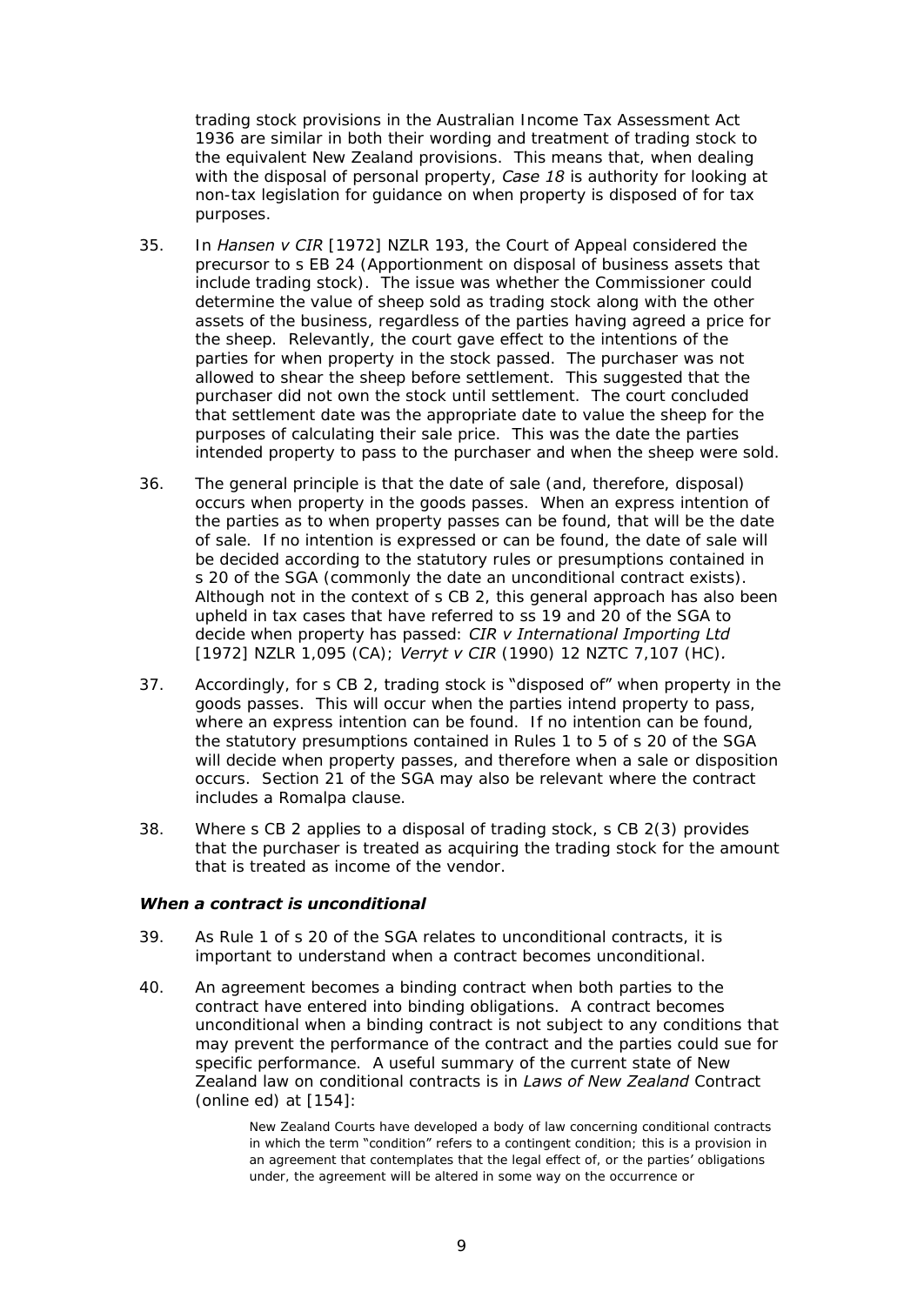non-occurrence of the contemplated contingency. In many older cases conditions were simply classified as "conditions precedent" or "conditions subsequent", a practice which led to real confusion in case law. The term "condition subsequent" is .<br>still commonly used without such a reference point and generally refers to a contingency which is to occur, or not, at some point after a binding contract has been entered and on which the continuation of contractual obligations depend; this means that a failure to fulfil the condition will bring the contract to an end at that point or will give to one or both parties the option to bring the contract to an end. The term "condition precedent" was particularly productive of confusion since a condition might be a contingency required to occur before an agreement came to have contractual force or alternatively a contingency which was to occur after the contract was entered into but before some aspect of performance was required. There has been judicial criticism of the use of the terms "condition subsequent" and "condition precedent" unless the discussion of the condition in question makes it clear what precisely it is that the condition is precedent to or subsequent to. It is therefore now more common for the Courts to concern themselves with the effect of the particular condition before them on the particular contract; however, it is possible to formulate general rules which indicate the likely effect of such common conditions as making agreements subject to contract or subject to finance or subject to solicitor's approval. [Footnotes omitted]

See also *Laws of New Zealand* Sale of Goods (online ed) [80] for a discussion of unconditional contracts under the SGA.

# <span id="page-9-0"></span>**Financial arrangements rules**

41. The ruling does not consider any potential operation of the financial arrangements rules in subpart EW. If the financial arrangements rules apply, the approach in the ruling will apply to any consideration that is effectively attributed as the value of the trading stock sold, as opposed to the total amount paid (where any difference is treated as interest under the financial arrangements rules).

# <span id="page-9-1"></span>**Examples**

42. The following examples are included to assist in explaining the application of the law.

## **Example 1 – Ordinary course of business – payment with possession**

- 43. A customer enters a sporting goods store and purchases a tennis racquet, which comes with a 30 day money-back guarantee if not completely satisfied. The customer pays and leaves in possession of the goods.
- 44. The income from the sale is derived by the store in terms of s CB 1 on the day the customer purchases the tennis racquet. The tennis racquet is sold in the ordinary course of business and the income has been earned (and therefore derived), regardless of whether the customer returns at a later date seeking a refund under the guarantee.

## **Example 2 – Ordinary course of business – two instalments**

45. On 12 March, a large appliance store and a customer sign a sale and purchase agreement for the sale of a refrigerator. The agreement allows for the refrigerator to be delivered that day on payment of a 25% deposit. The contract provides that risk passes to the customer on delivery of the refrigerator, but property does not pass until payment of the balance of the purchase price. Payment of the balance of the purchase price occurs one month later.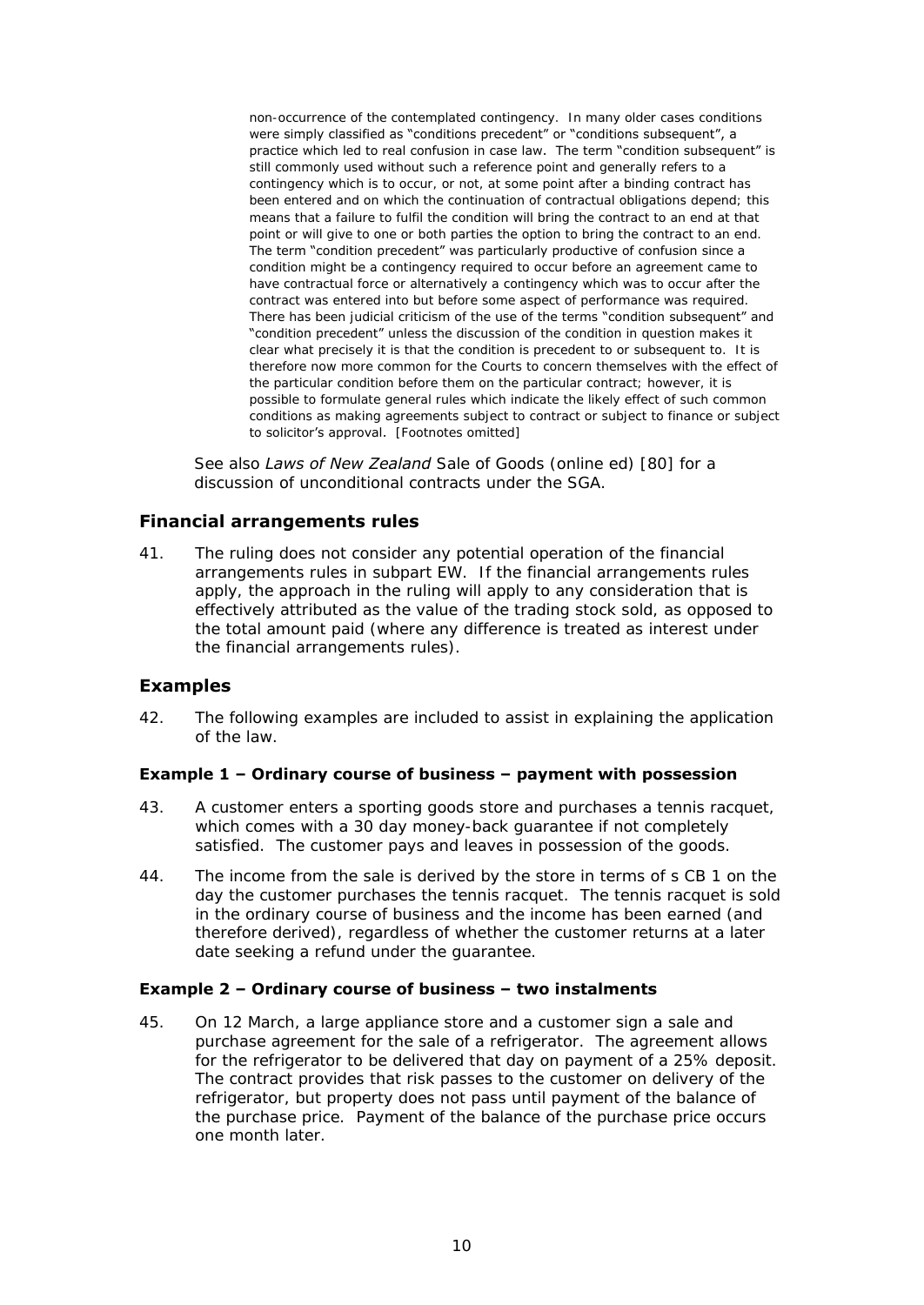46. The income from the sale is derived in terms of s CB 1 on 12 March, as it is a sale of trading stock in the ordinary course of business. On that day, the income has been earned and a legally enforceable debt arose when the purchaser took delivery of the refrigerator.

## **Example 3 – Ordinary course of business – mail order**

- 47. A customer makes a bulk order for photocopiers from an office equipment supplier by way of mail order from a catalogue description. The order is posted on 12 September and received by the vendor on 15 September. The photocopiers are taken from the **vendor's** warehouse and shipped on 20 September, with delivery to the customer taking place the next day.
- 48. The standard terms of sale are that risk, title and property in the goods pass when the goods are put onto the delivery truck. The photocopiers are delivered with an invoice showing payment is due on 20 October, which is when the customer pays for the photocopiers.
- 49. As this sale is made in the ordinary course of operating an office equipment supply business, the income from the sale is taxed under s CB 1. The income is derived on 20 September, when the trading stock is shipped. On that day the income has been earned and a debt has become due and enforceable under the terms of the sale.
- 50. If the sale conditions were that risk, title and property in the goods did not pass until delivery, the income would be derived on 21 September. In that situation, no debt is enforceable until delivery occurs.

## **Example 4 – Sale in course of closing down business**

- 51. As in example 3, a customer places an order with the same standard terms of sale that property in the goods passes when the goods are put onto the delivery truck. However, for the purpose of this example, assume that the vendor is making the sale in the course of closing down the part of its business relating to office equipment, so that s CB 2 applies. As s CB 2 applies, the time of disposal of the trading stock is relevant, rather than when income from the sale of the trading stock would otherwise have been derived under s CB 1.
- 52. The order is for generic items that are unascertained goods at the time the order is made. The goods do not become specific goods until the particular photocopiers are identified as the customer's. Without any clear contractual intention to the contrary, this would occur on 20 September. On that day, the photocopiers are appropriated to the order or contract, property passes and a disposal occurs.

## **Example 5 – Sale in course of closing down business – reservation of title**

- 53. As in example 4, a customer places an order in circumstances where it is assumed the vendor is making the sale in the course of closing down the part of its business relating to office equipment, so that s CB 2 applies. In this example, the terms of sale include a reservation of title clause that ensures the property in the goods does not pass until the goods are paid for in terms of s 21 of the SGA.
- 54. Despite the goods becoming specific goods when the photocopiers are appropriated to the order and are shipped on 20 September, property does not pass and a disposal does not occur until 20 October, when payment is made.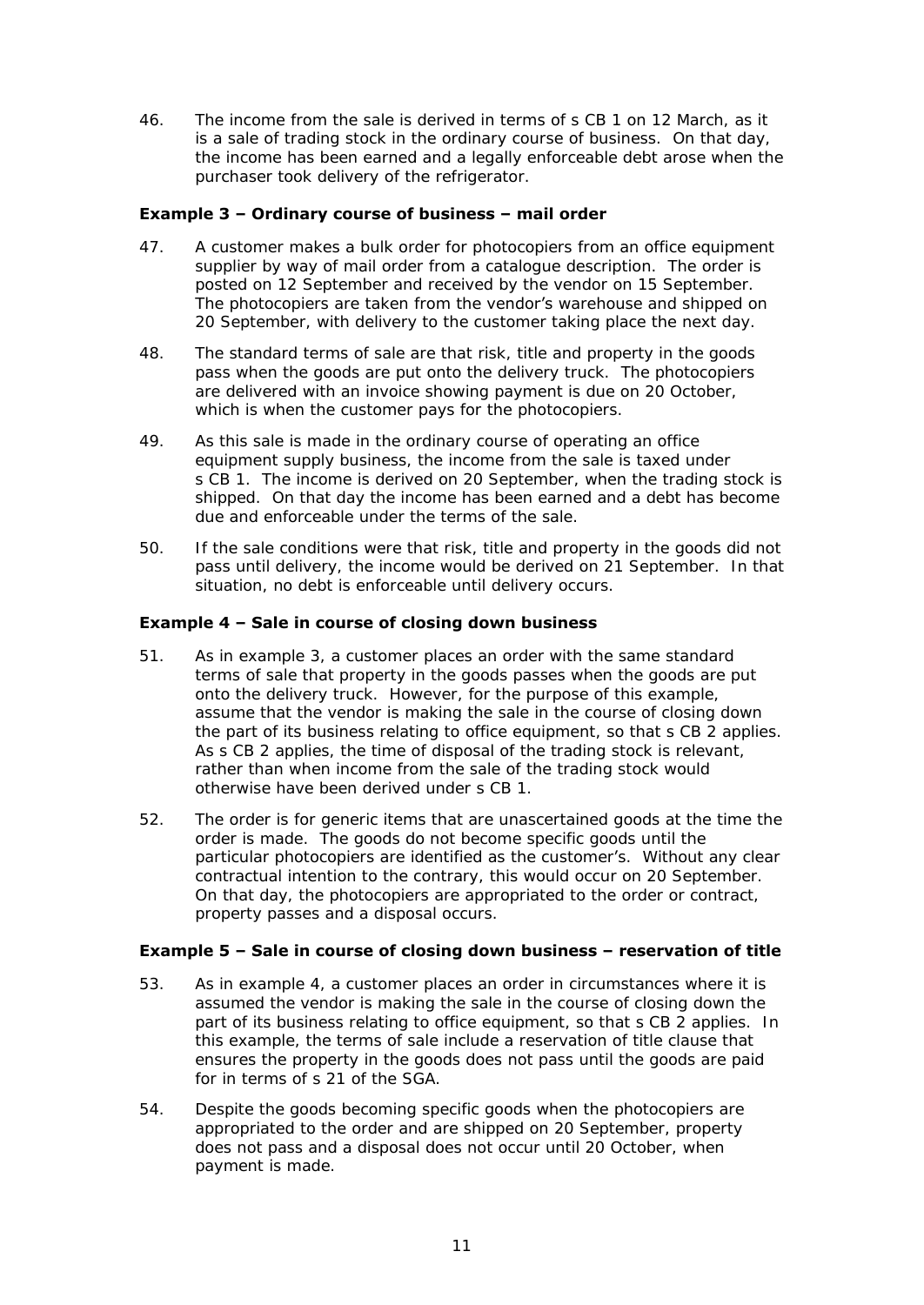### <span id="page-11-0"></span>**References**

### **Expired Ruling**

BR PUB 04/06 "Trading stock - tax treatment of sales and agreements to sell" Tax *Information Bulletin* Vol 16, No 5 (June 2004): 17

### **Subject references**

Derivation of income

Time of sale

Trading stock

#### **Legislative references**

- Income Tax Act 2007 ss CB 1, CB 2, EB 2, EB 24, and YA 1 (definition of "trading stock")
- Sale of Goods Act 1908 ss 2, 3, 18, 19, 20 and 21

### **Case references**

*Case 18* (1946) 12 CTBR 120

- *CIR v Farmers' Trading Co Ltd* [1982] 1 NZLR 449, (1982) 5 NZTC 61,200 (CA)
- *CIR v International Importing Ltd* [1972] NZLR 1,095 (CA)

*CIR v NV Philips Gloeilampenfabrieken* [1955] NZLR 868 (CA)

*Commissioner of Taxes (SA) v The Executor Trustee and Agency Co of South Australia Ltd* (1938) 63 CLR 108 (HCA) (*Carden's Case*)

#### *Hansen v CIR* [1972] NZLR 193 (CA)

*Hawkes Bay Power Distribution Ltd v CIR*  (1999) 19 NZTC 15,226 (CA)

- *J Rowe and Son Pty Ltd v FCT* 71 ATC 4157 (HCA)
- *Re Gold Corp Exchange Ltd (In Rec)* [1994] 3 NZLR 385 (PC)

*Re Wait* [1927] 1 Ch 606

*Verryt v CIR* (1990) 12 NZTC 7,107 (HC)

### **Other References**

*Commercial Law in New Zealand* (online looseleaf ed, LexisNexis )

*Laws of New Zealand* (online ed)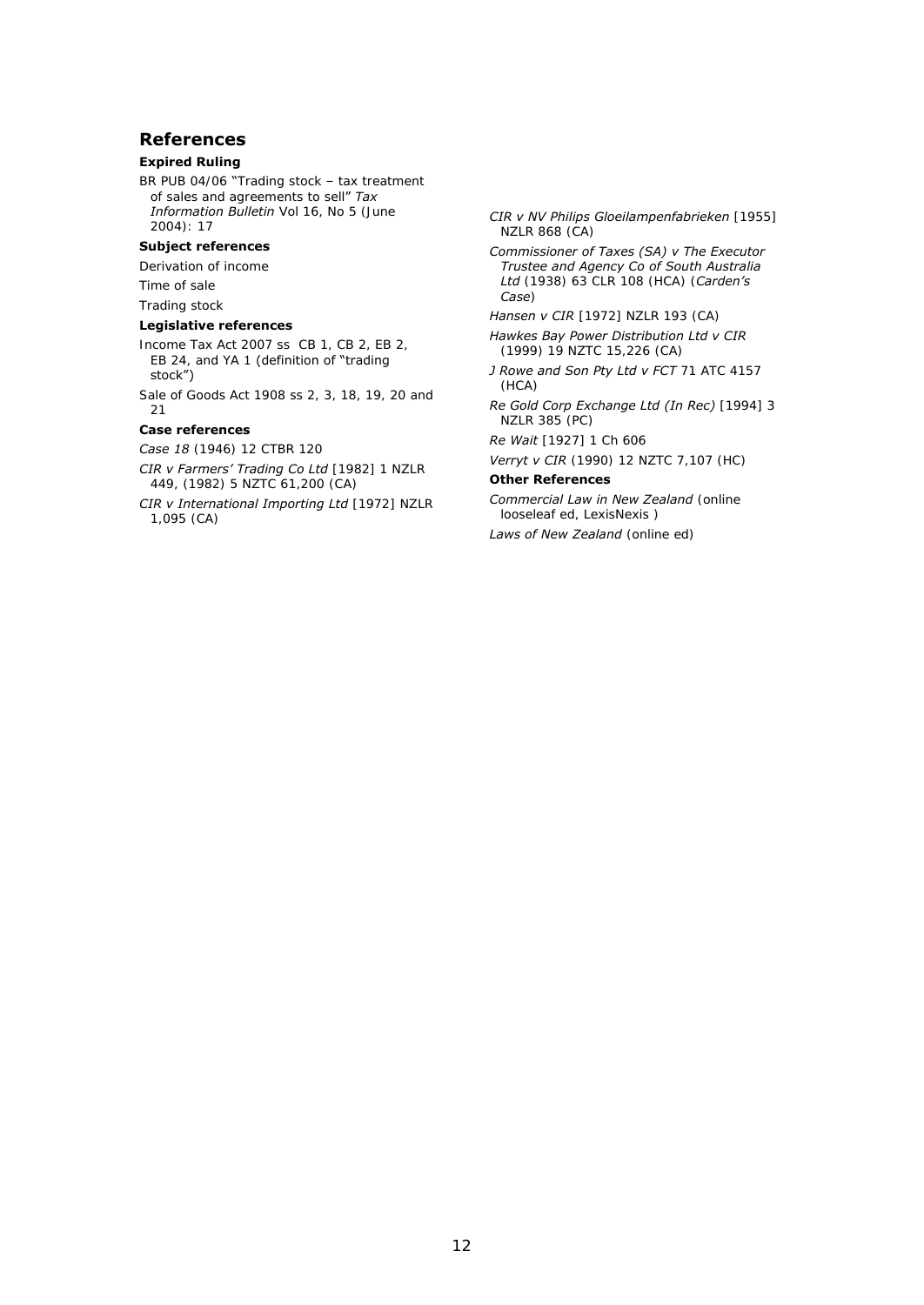## <span id="page-12-0"></span>**Appendix — Legislation**

1. Section CB 1(1) states:

#### **CB 1 Amounts derived from business**

*Income* 

- (1) An amount that a person derives from a business is income of the person.
- 2. Section CB 2 states:

#### **CB 2 Amounts received on disposal of business assets that include trading stock**

#### *When this section applies*

- (1) This section applies in an income year when—
	- (a) a person (**person A**) who owns or carries on a business disposes of some or all of the assets of the business to another person (**person B**); and
	- (b) the disposal is made outside the ordinary course of the business, or to put an end to the business or a part of it; and
	- (c) the assets consist of or include trading stock of the business, or a share or interest in trading stock.

#### *Assessable income of person A*

(2) An amount that person A receives from the disposal of the trading stock is taken into account in determining their income for the income year. The amount is derived at the time of disposal referred to in subsection (1).

#### *Price of acquisition by person B*

(3) In the calculation of the taxable income of person B for the income year or a later income year, person B is treated as acquiring the trading stock for the amount of the disposal referred to in subsection (2).

#### *Disposal*

- (4) In this section, a disposal—
	- (a) includes the passing of property by an exchange, gift, distribution under a will or on intestacy; and
	- (b) does not include a disposal under any of [sections FC 3 to FC 8](http://www.legislation.govt.nz/act/public/2007/0097/latest/link.aspx?search=ta_act_I_ac%40ainf%40anif_an%40bn%40rn_25_a&p=1&id=DLM1516383) (which relate to distributions after death) that is not at market value.

#### *Relationship with section CB 1*

(5) This section overrides [section CB 1.](http://www.legislation.govt.nz/act/public/2007/0097/latest/link.aspx?search=ta_act_I_ac%40ainf%40anif_an%40bn%40rn_25_a&p=1&id=DLM1512399)

### 3. Section YA 1 defines "trading stock" as:

#### **trading stock—**

- (a) is defined in section EB 2 (Meaning of trading stock) except for the provisions to which paragraphs (b) and (d) apply:
- (b) in sections CG 6 (Receipts from insurance, indemnity, or compensation for trading stock), EB 24 (Apportionment on disposal of business assets that include trading stock), FB 13 (Trading stock), and GC 1 to GC 3 (which relate to the sale of trading stock for inadequate consideration), -
	- (i) includes anything produced or manufactured:
	- (ii) includes anything acquired for the purposes of manufacture or disposal:
	- (iii) includes livestock:
	- (iv) includes timber or a right to take timber:
	- (v) includes land whose disposal would produce income under any of sections CB 6 to CB 15 (which relate to income from land):
	- (vi) includes any thing for which expenditure is incurred and which would be trading stock if possession of it were taken: